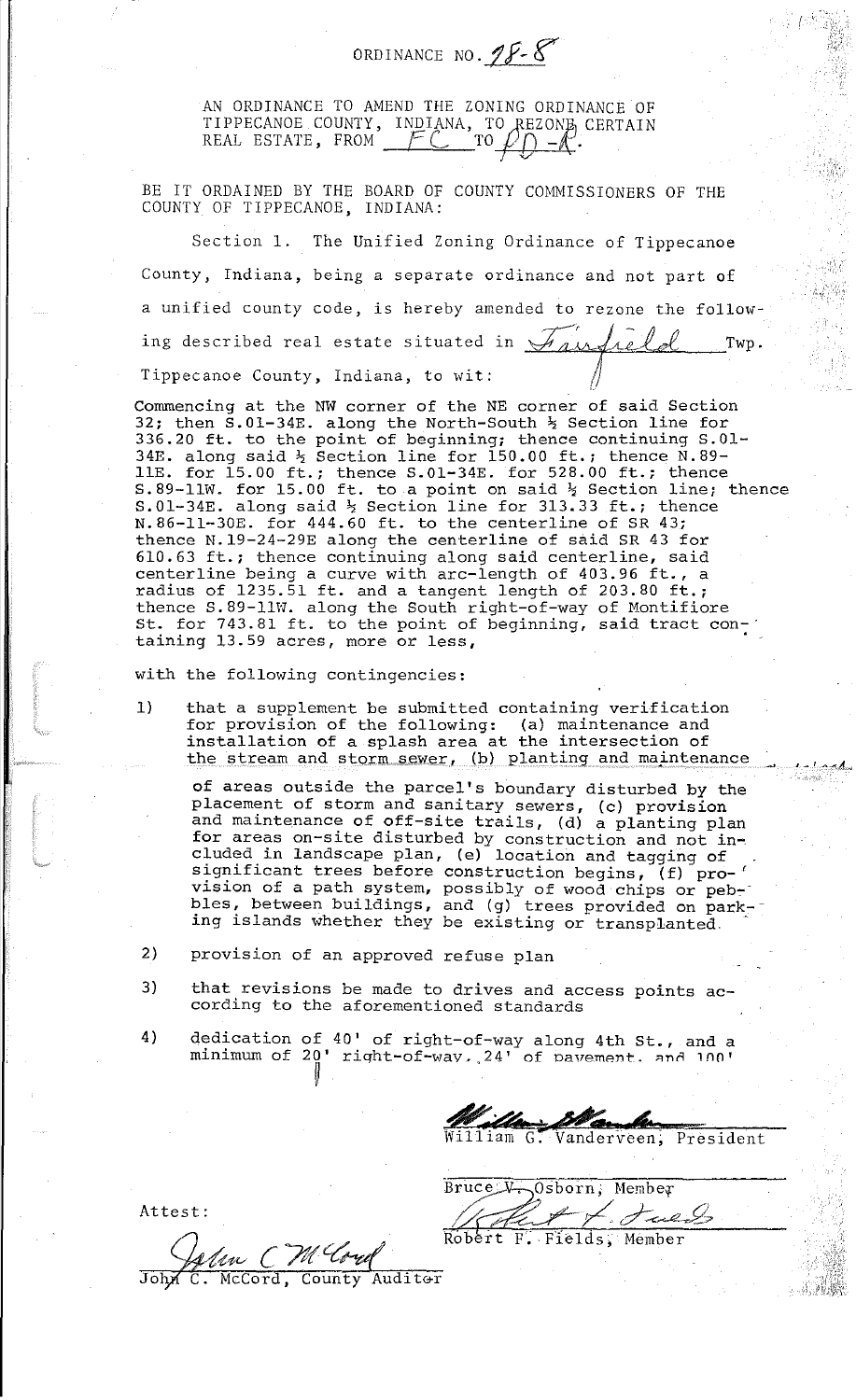AN ORDINANCE TO AMEND THE ZONING ORDINANCE OF TIPPECANOE COUNTY, INDIANA, TO REZONE CERTAIN<br>REAL ESTATE, FROM FC TO ON-R.

ORDINANCE NO. **18.8** 

 $\ell$  .  $\mathfrak{N}^+$ 

*A* 

BE IT ORDAINED BY THE BOARD OF COUNTY COMMISSIONERS OF THE COUNTY OF TIPPECANOE, INDIANA:

Section 1. The Unified Zoning Ordinance of Tippecanoe County, Indiana, being a separate ordinance and not part of a unified county code, is hereby amended to rezone the following described real estate situated in  $\forall$  and relatively Twp. Tippecanoe County, Indiana, to wit:

Commencing at the NW corner of the NE corner of said Section 32; then S.01-34E. along the North-South  $\frac{1}{2}$  Section line for 336.20 ft. to the point of beginning; thence continuing S.01-34E. along said  $\frac{1}{2}$  Section line for 150.00 ft.; thence N.89of right hand turn land be provided on Montifiore

- 5) the relocation of the utility line on the edge of the existing pavement
- 6) that sidewalk be installed 4' from the new pavement edge
- 7) that buffers on the northern and western boundaries reflect the aforementioned comment
- 8) that the minimum distance between building A and B be 60'
- 9) that a drainage plan be prepared and sealed by a professional engineer and approved by the County Drainage Board prior to final approval by the County Commissioners, and
- 10) that the water supply system be re-evaluated since a 4" main exists on Montifiore and the site's system consists of 6" mains.

Section 2. The real estate described above should be and the same is hereby rezoned from  $\mathcal{F} \subset \mathcal{F}$  to  $\mathcal{F} \mathcal{D}$ -/r.

Section 3. This ordinance shall be in full force and effect from and after it's passage. Adopted and passed by the Board of County Commissioners of Tippecanoe County, Indiana, this  $10^{44}$ day of April 1978

illiam G. Vanderveen, President

Bruce V. Osborn, Member L. July

Robert F. Fields, Member

Attest:

'--LA14'~f,f./ *c '71{* ~A' McCord, County Auditor